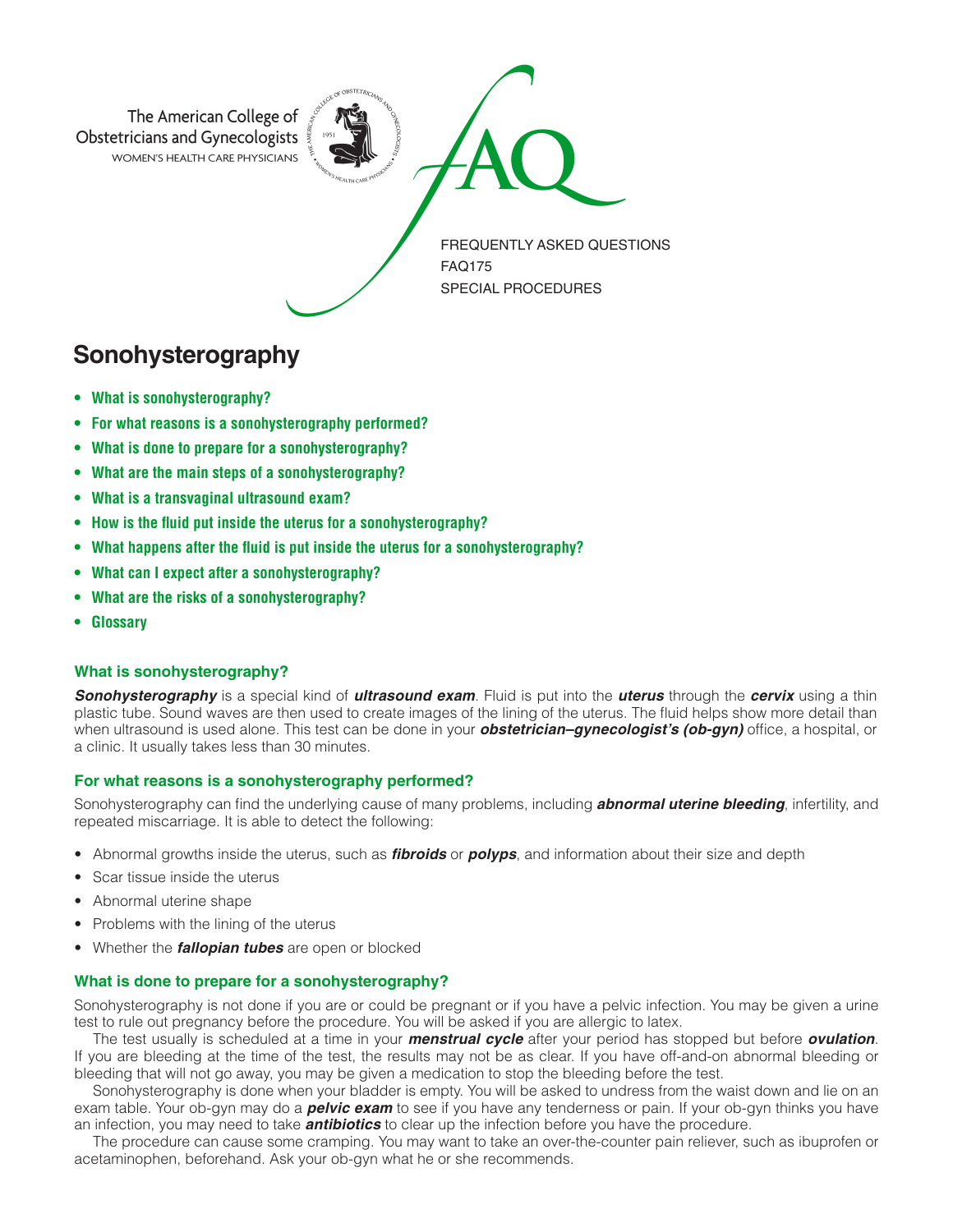#### **What are the main steps of a sonohysterography?**

Sonohysterography has three main steps: 1) performing an initial *transvaginal ultrasound exam*, 2) putting fluid inside the uterus, and 3) repeating an ultrasound exam.

## **What is a transvaginal ultrasound exam?**

For a transvaginal ultrasound exam, an ultrasound *transducer*—a slender, handheld device—is placed in the vagina. It is covered by a disposable sheath (like a condom). It sends out sound waves that are used to make images of the internal organs. These images are shown on a screen.

## **How is the fluid put inside the uterus for a sonohysterography?**

After the first transvaginal ultrasound exam, the transducer is removed. A *speculum* is placed in the vagina. It holds the vagina open. A swab is passed through the speculum to clean the cervix.

Next, a thin tube is inserted into the vagina and placed in the opening of the cervix or inside the uterus. The speculum then is removed.

The transducer is placed in the vagina again. A sterile fluid is slowly passed through the tube. Cramping may occur as the fluid goes into the uterus.

#### **What happens after the fluid is put inside the uterus for a sonohysterography?**

When the uterus is filled with fluid, ultrasound images are made of the inside of the uterus and the uterine lining. If the test is being done to assess your fallopian tubes, fluid containing bubbles is placed inside the uterus through the tube. The bubbles make the fluid easier to see. The pathway of the fluid through the fallopian tubes is noted on ultrasound.

#### **What can I expect after a sonohysterography?**

Most women are able to go home right away and are back to their normal activities that day. Some of the following symptoms may occur after the test:

- Cramping
- Spotting or light bleeding
- Watery discharge

## **What are the risks of a sonohysterography?**

This test is very safe, but there is a rare risk of pelvic infection. Call your ob-gyn if you have any of the following symptoms:

- Pain or fever in the day or two after you go home
- A change in the type or amount of discharge

#### **Glossary**

*Abnormal Uterine Bleeding:* Bleeding from the uterus that differs in frequency, regularity, duration, or amount from normal uterine bleeding, in the absence of pregnancy.

**Antibiotics:** Drugs that treat certain types of infections.

*Cervix:* The lower, narrow end of the uterus at the top of the vagina.

**Fallopian Tubes:** Tubes through which an egg travels from the ovary to the uterus.

**Fibroids:** Growths, usually benign, that form in the muscle of the uterus.

*Menstrual Cycle:* The monthly process of changes that occur to prepare a woman's body for possible pregnancy. A menstrual cycle is defined as the first day of menstrual bleeding of one cycle to the first day of menstrual bleeding of the next cycle.

*Obstetrician–Gynecologist (Ob-Gyn):* A physician with special skills, training, and education in women's health.

*Ovulation:* The release of an egg from one of the ovaries.

**Pelvic Exam:** A physical examination of a woman's reproductive organs.

**Polyps:** Benign (noncancerous) growths that develop from tissue lining an organ, such as that lining the inside of the uterus.

**Sonohysterography:** A procedure in which sterile fluid is injected into the uterus through the cervix while ultrasound images are taken of the inside of the uterus.

**Speculum:** An instrument used to hold open the walls of the vagina.

*Transducer:* A device that emits sound waves and translates the echoes into electrical signals.

*Transvaginal Ultrasound:* A type of ultrasound in which a device specially designed to be placed in the vagina is used. **Ultrasound Exam:** A test in which sound waves are used to examine internal structures.

*Uterus:* A muscular organ located in the female pelvis that contains and nourishes the developing fetus during pregnancy.